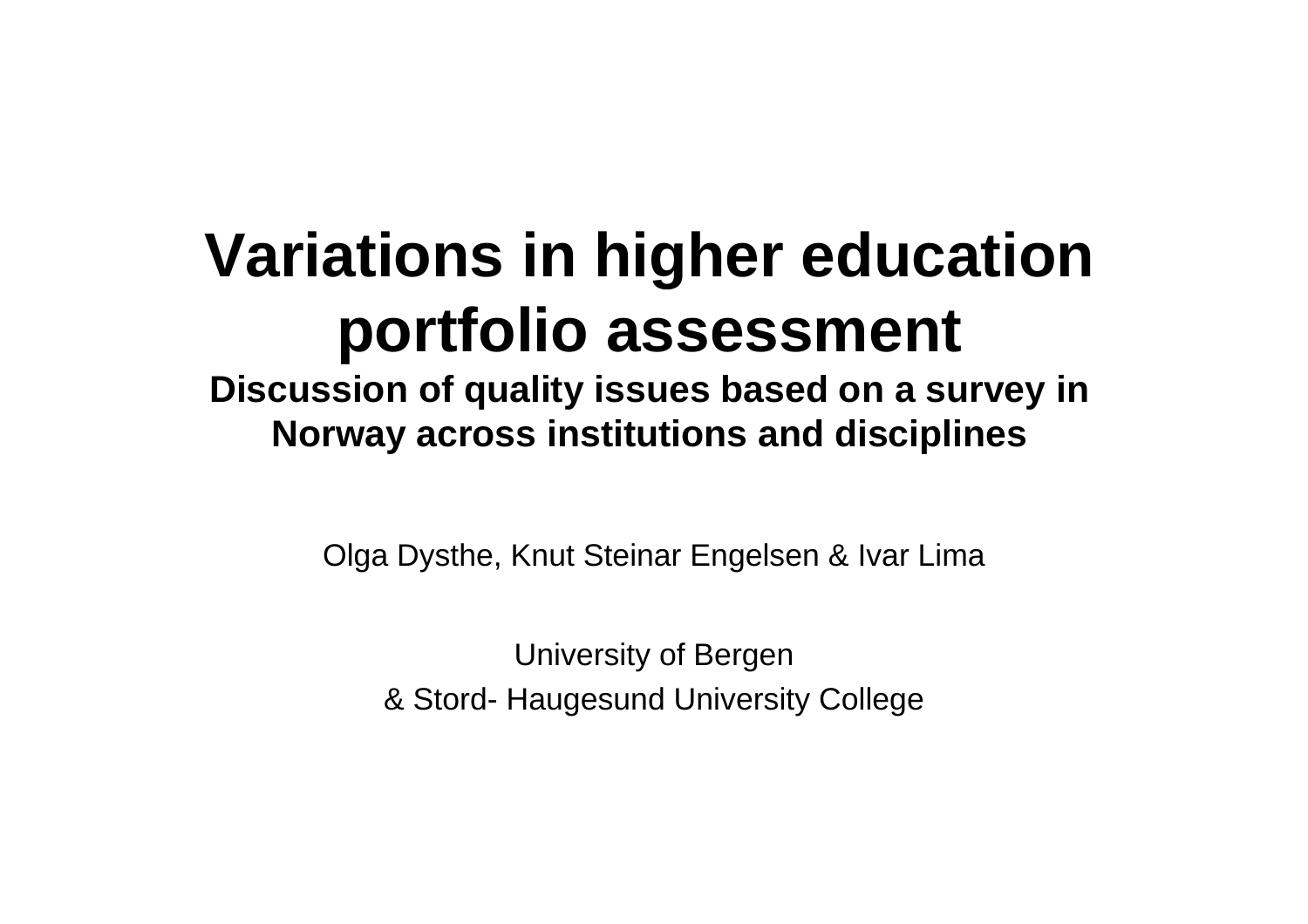# Aim of this presentation

- Present findings from a Norwegian survey of portfolio use
- Raise the issues:
	- How much variation in portfolio concept and practices is it possible to sustain?
	- To what extent are differences discipline dependent?
	- What are some of the crucial quality issues involved in portfolio assessment seen from different stakeholders (students, teachers, administration, governing bodies)?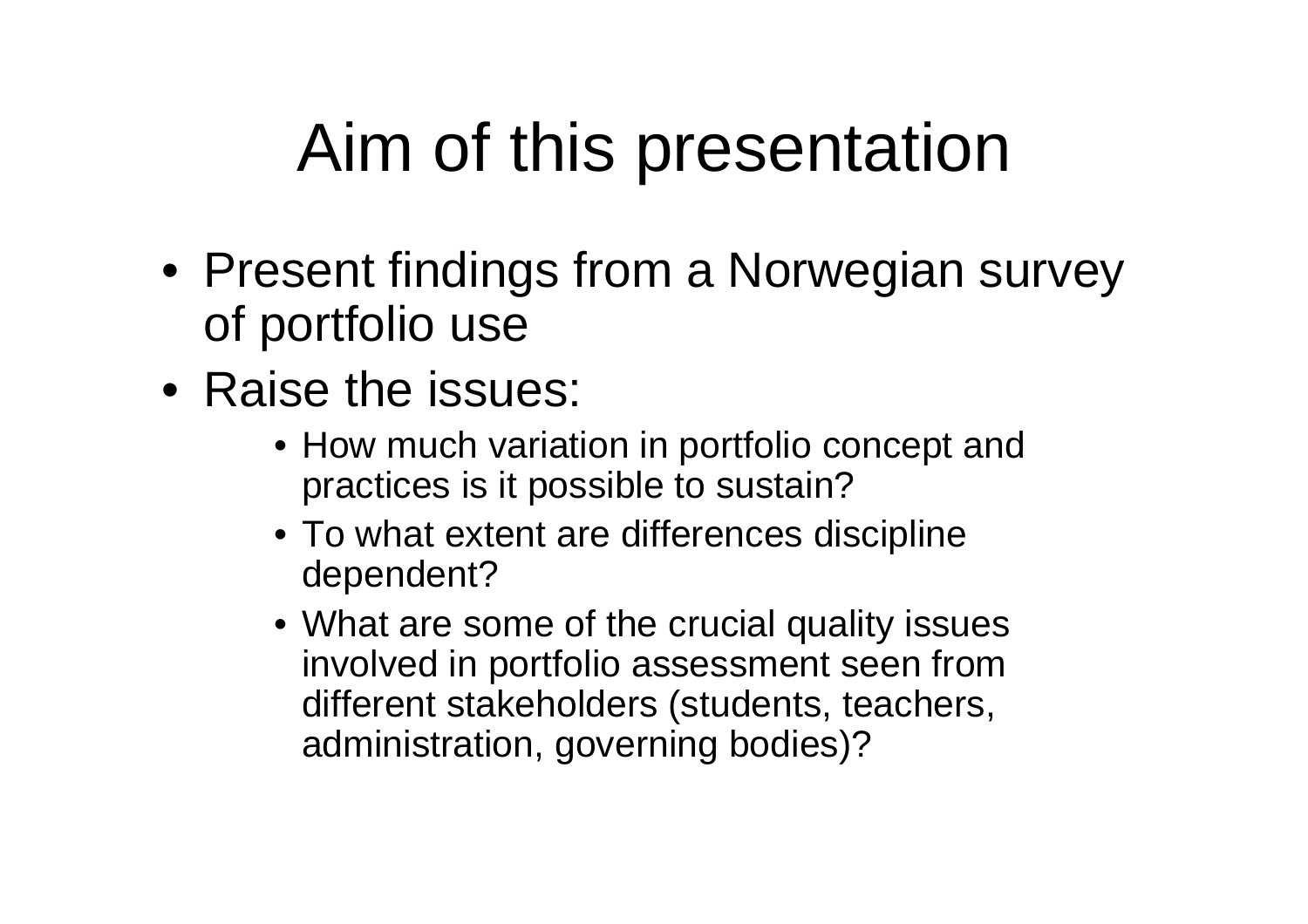## The context?

- **Sudden increase in the use of portfolios in Norwegian higher education**
- **WHY?** 
	- –**The Quality Reform of Higher Education**
- A survey conducted in 4 HE institutions after the Quality Reform showed great variations in
	- Portfolio concept
	- Portfolio practice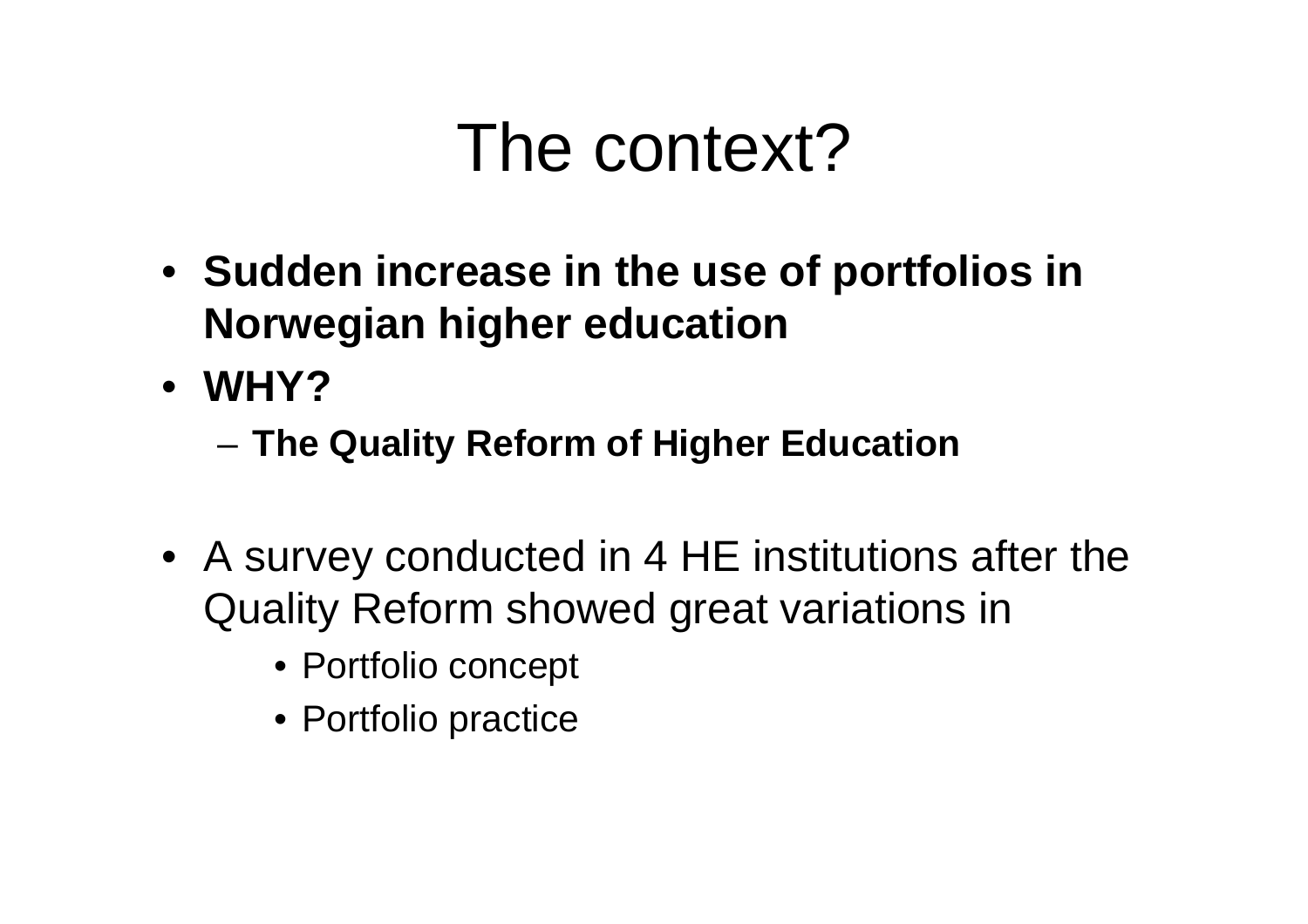### Background …

## **The Quality Reform of HE in Norway 2002** …

- related to the Bologna process
- Some consequences
	- New study structure 3-2-2
	- New grading system
	- All courses modularized 10-15 ETCS
	- Pedagogical changes expected
		- More student active teaching
		- Closer follow up of students
		- Assessment and instruction closer aligned

– **Alternative assessment forms, i.e. portfolios, project ass ..**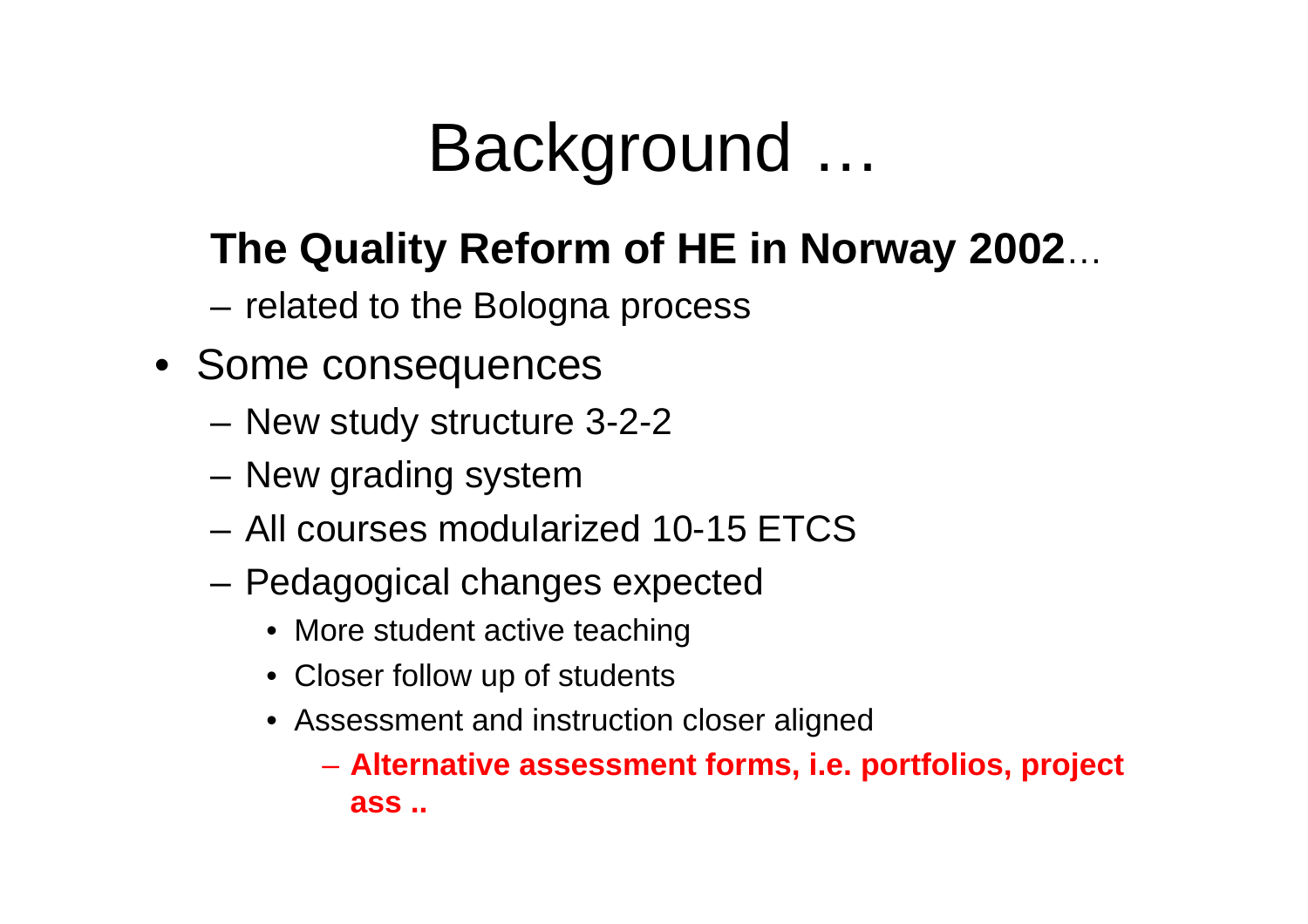# **Methods**

- Electronic survey
- Sites:
	- **Links of the Common** 1 major university (Bergen) 3 university colleges
- Identification and selection of respondents:
	- –Professors responsible for topics within a subject-field
- Response rate:
	- **Links of the Common** University: 58%
	- **Links of the Common** University Colleges: 76%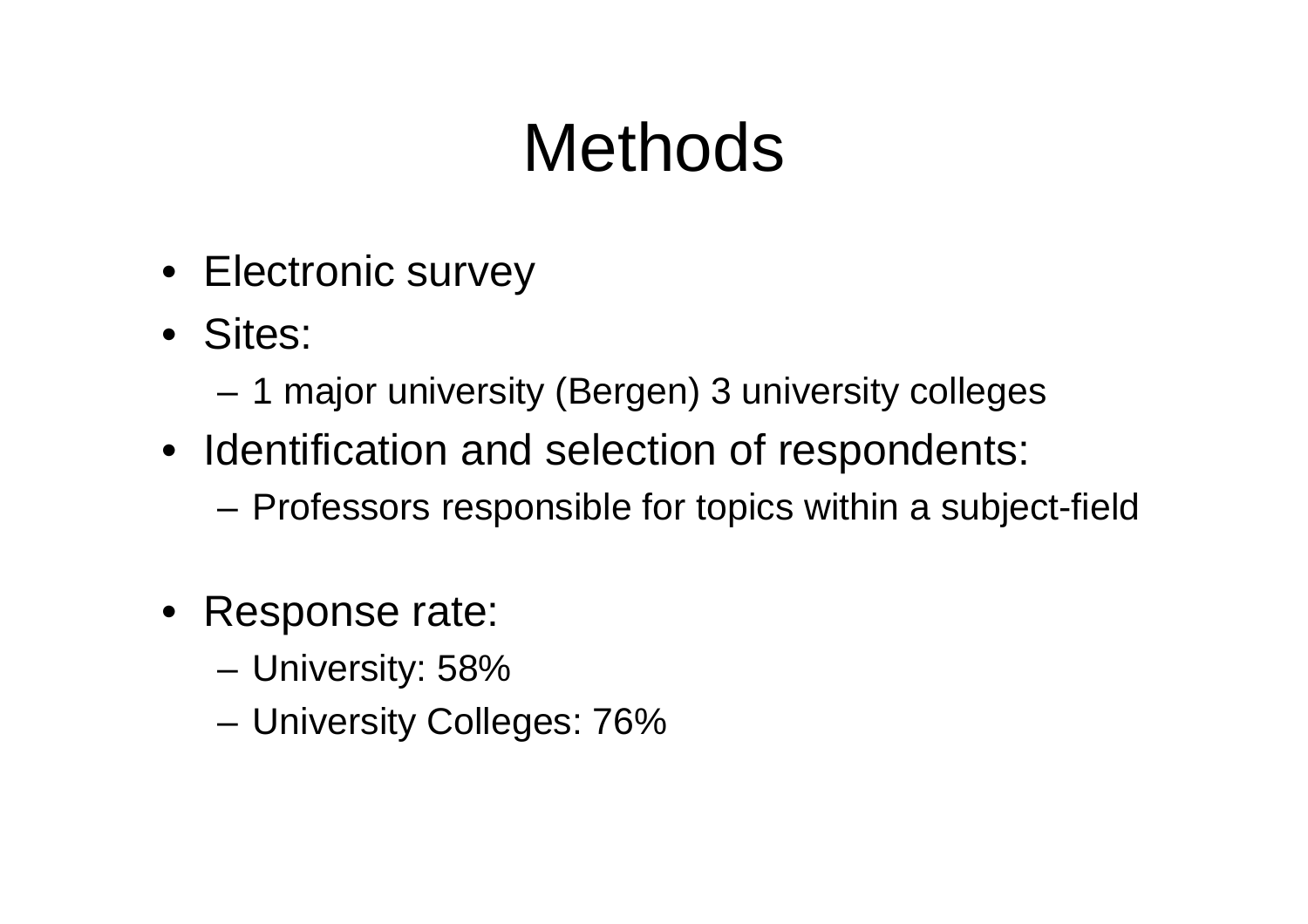## Research questions

- How is the portfolio conceptualized and practiced?
	- Working portfolio assessment portfolio
	- Types of work
	- Feedback practices
	- Grading practices and use of criteria
- Are there disciplinary differences?
	- Hard and soft disciplines
	- Professional non professional
- What quality issues are involved?
	- Reflection
	- Feedback
	- Criteria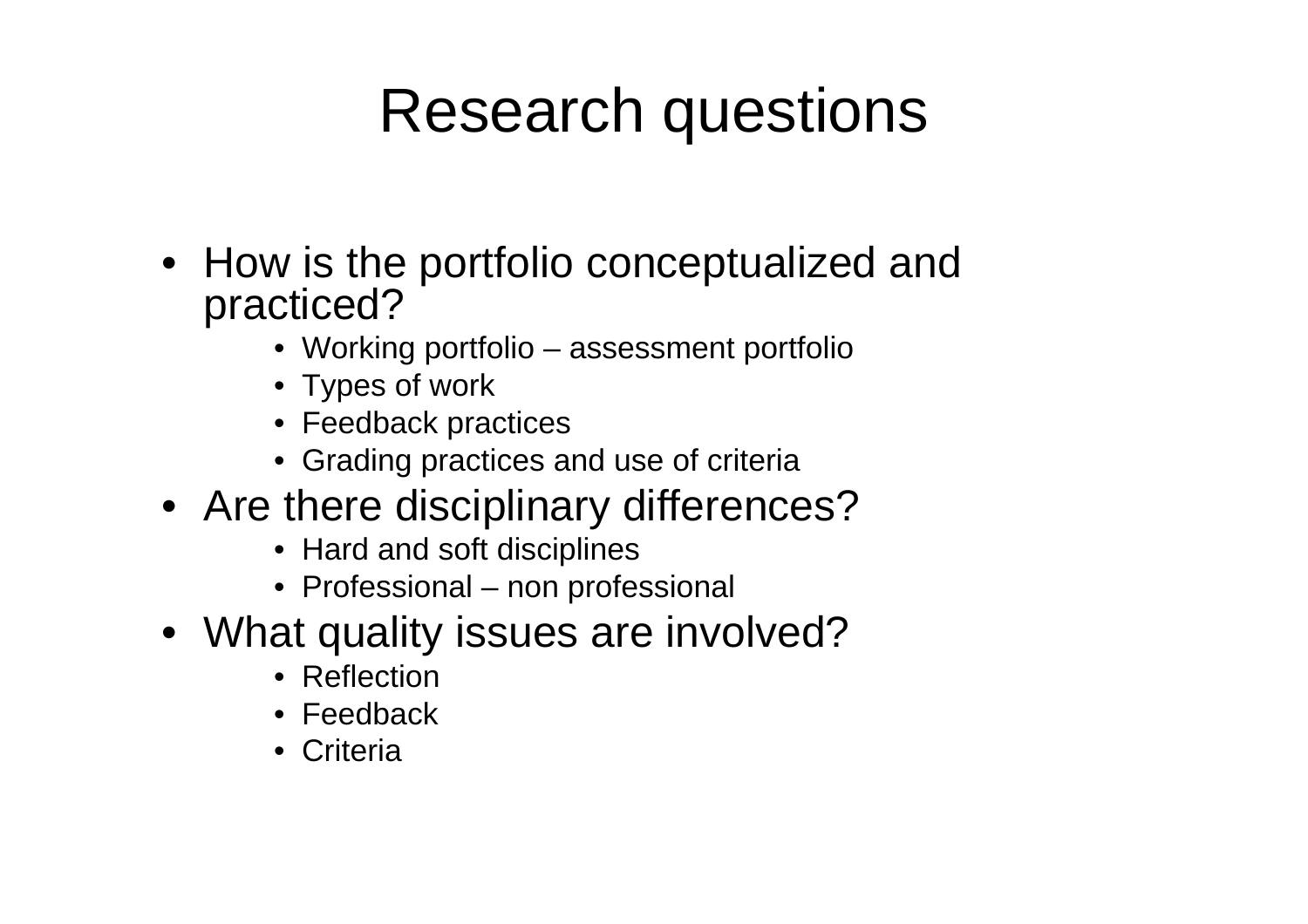### **Results from the survey**

? Do you differenciate betweenworking portfolio and assessment portfolio?

### Findings

Big difference betw. Univ. and Univ. colleges

Big difference between "hard" and "soft" disciplines

|                                  | Yes    |
|----------------------------------|--------|
| <b>Institution</b>               |        |
| University in Bergen             | 28 %   |
| University colleges              | 57 %   |
| <b>Disciplinary field</b>        |        |
| Math /sciences                   | 16 %   |
| Hum, Social Science and Law      | 35 %   |
| Teacher and preschool teacher ed | 63 %   |
| Health and social worker ed      | 47 %   |
| Engineers                        | 35 %   |
| <b>Total</b>                     | $46\%$ |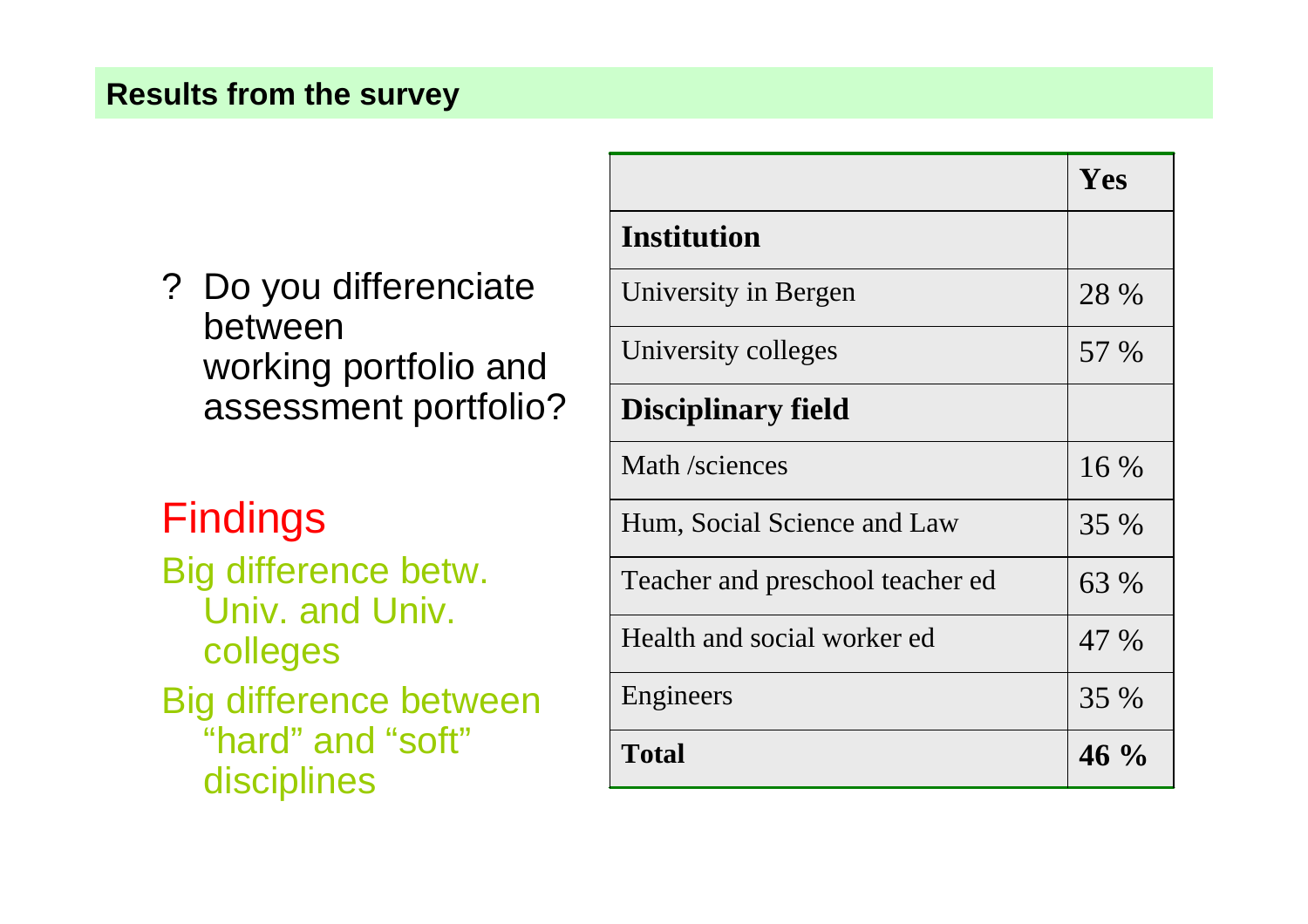### Type of work (entries)

|                                     | $Soc+$<br>Hu | $Math+$<br>Sci | Engin. | <b>Teacher</b> | <b>Health</b> | Tot. |
|-------------------------------------|--------------|----------------|--------|----------------|---------------|------|
| Expository &<br>argumentative texts | 78           | 25             | 28     | 73             | 59            | 62   |
| Reflection texts                    | 18           | $\overline{4}$ | 22     | 67             | 47            | 40   |
| Case, project assignments           | 10           | 36             | 67     | 50             | 35            | 38   |
| <b>Factual tests</b>                | 20           | 21             | 56     | 9              | 6             | 18   |
| Practice related assign.            | 14           | 46             | 44     | 67             | 59            | 48   |

### Findings: Big difference "hard" and "soft" disciplines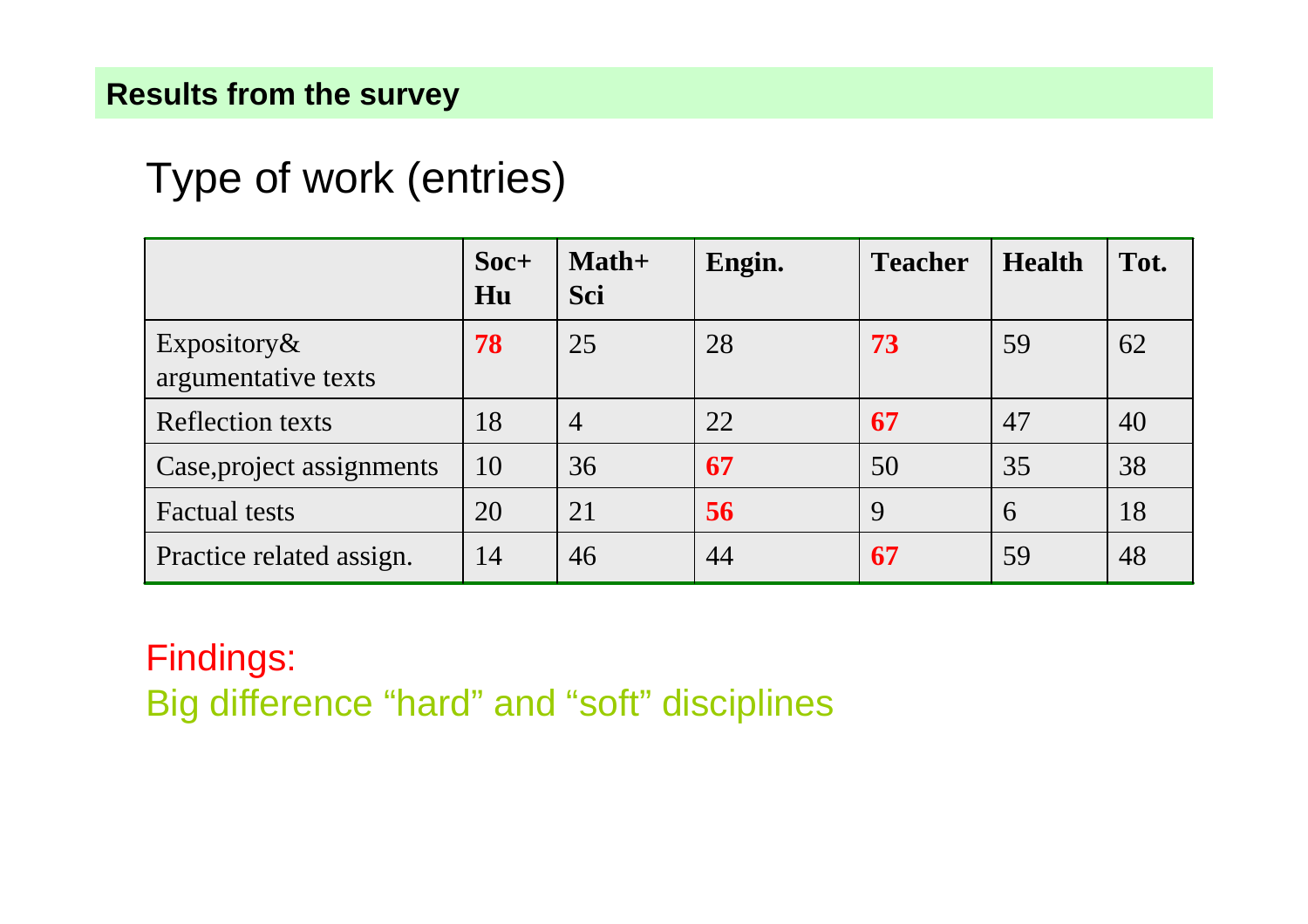### Who gives feedback?

| <b>Feedback</b>                                                       | Soc<br>$+Hu$ | Math+<br>sci | Engin. | <b>Teacher</b> | <b>Health</b> | <b>Total</b> |
|-----------------------------------------------------------------------|--------------|--------------|--------|----------------|---------------|--------------|
| Teacher                                                               | 90           | 79           | 94     | 95             | 88            | 91           |
| Peers                                                                 | 53           | 11           | 33     | 48             | 59            | 43           |
| Are comments made<br>available for other<br>students?                 | 58           | 30           | 20     | 40             | 50            | 42           |
| Are students asked to<br>document how they have<br>used the feedback? | 14           | 6            | 14     | 25             | 46            | 21           |

### Findings:

"Soft" disciplines use peer-feedback to a greater extent than "hard" diciplines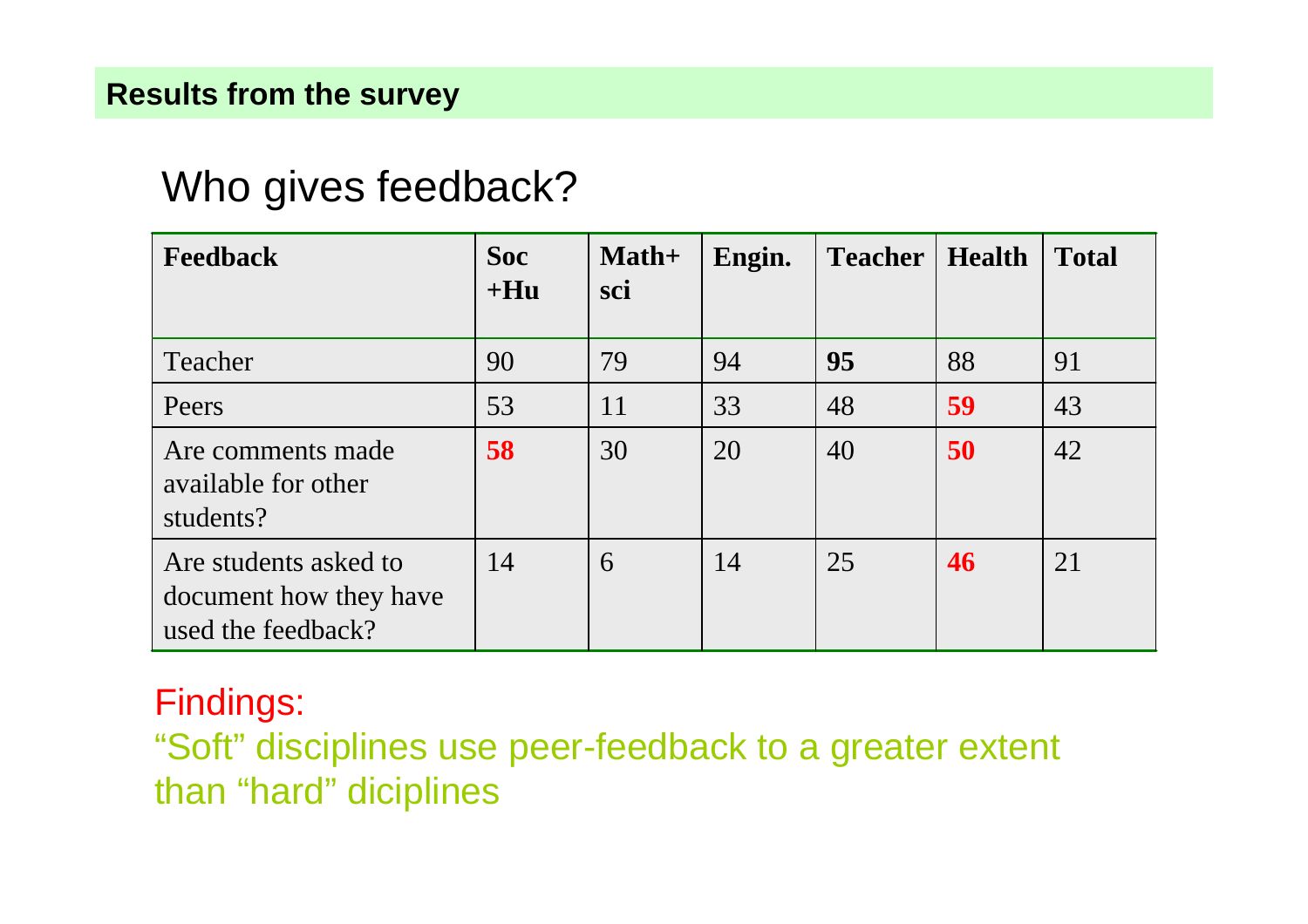### ? Are written criteria used for assessing the portfolio?

| Are written criteria used? | $Soc+$<br>Hu | $Math+$<br>Sci | Engin. | <b>Teacher</b> | <b>Health</b> | <b>Total</b> |
|----------------------------|--------------|----------------|--------|----------------|---------------|--------------|
| Yes                        | 56           | 35             | 65     | 55             | 87            | 56           |
| N <sub>o</sub>             | 44           | 65             | 35     | 45             | 13            | 44           |
| Total                      | 100          | 100            | 100    | 100            | 100           | 100          |

### Findings:

Written criteria not common practice except in Health ed.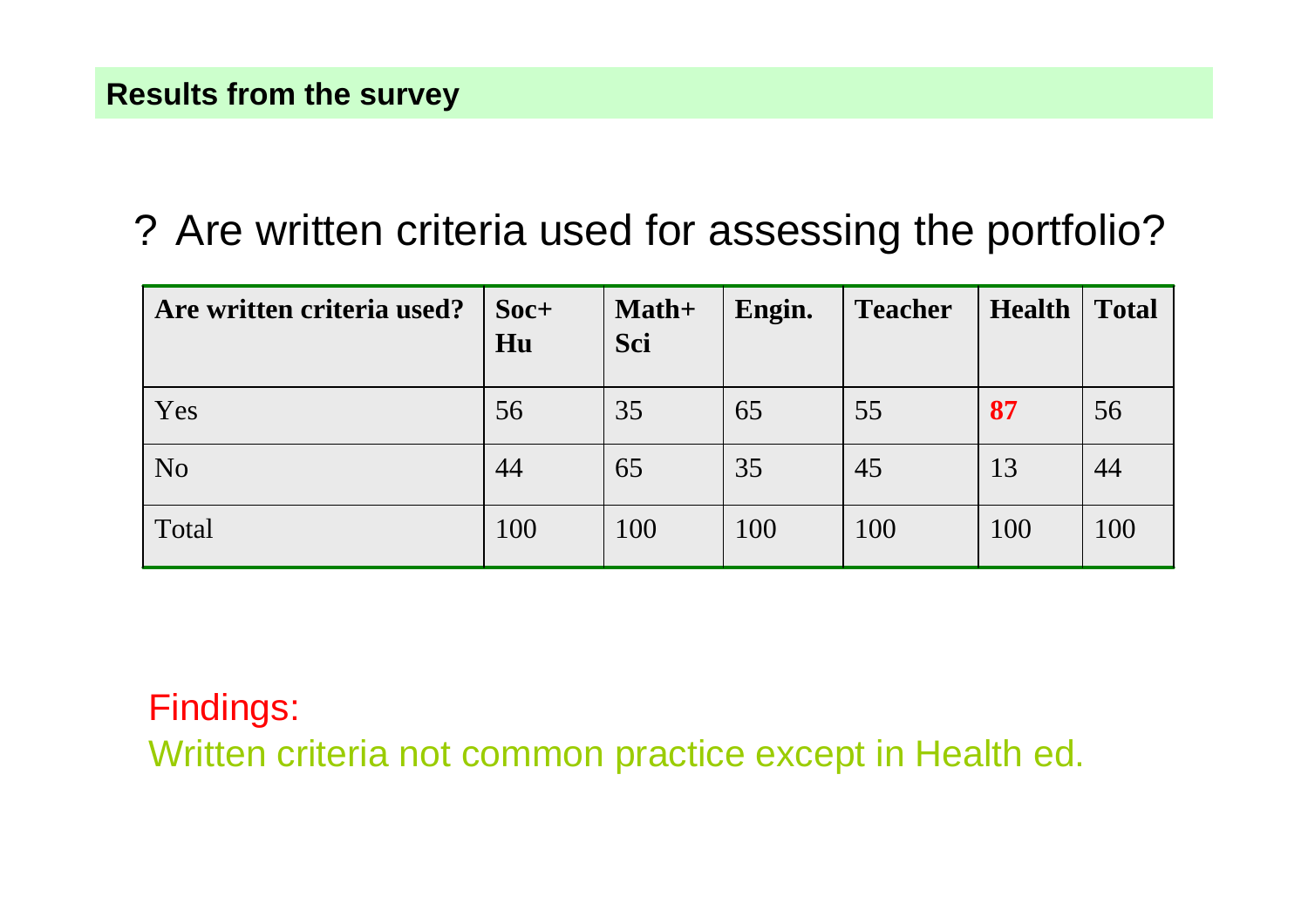# Summary of findings

- Pf-practices are diverse and a common understanding of pf seems lacking
- Differences dependent on type of education (professional-non-professional) and discipline
- Feedback (teacher and student) is a common element in pf-practice
- Written criteria not common practice except in Health ed.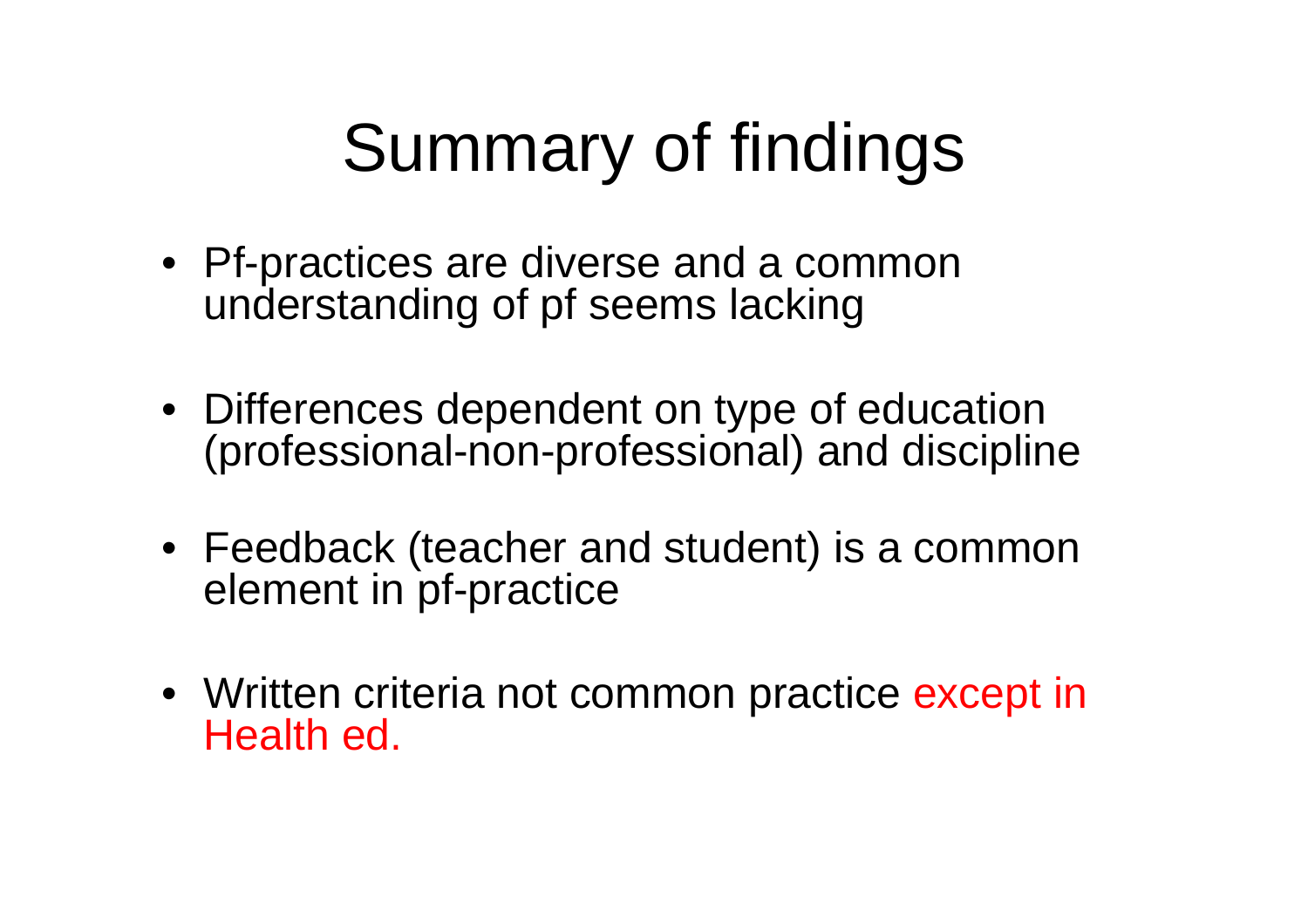# **Discussion**

- How much variation in pf concept and practice is acceptable in order to still call it a portfolio?
	- Reflection:
		- Yancey: "It is reflection (= reflective text?) that transforms <sup>a</sup> collection of papers to a portfolio"
	- $-$  Issues influencing the necessity of reflection:
		- The purpose of the pf
		- The time frame for the pf
		- The writing of metacognitive texts very foreign to many university disciplines (regarded with suspicion)

How do we deal with this?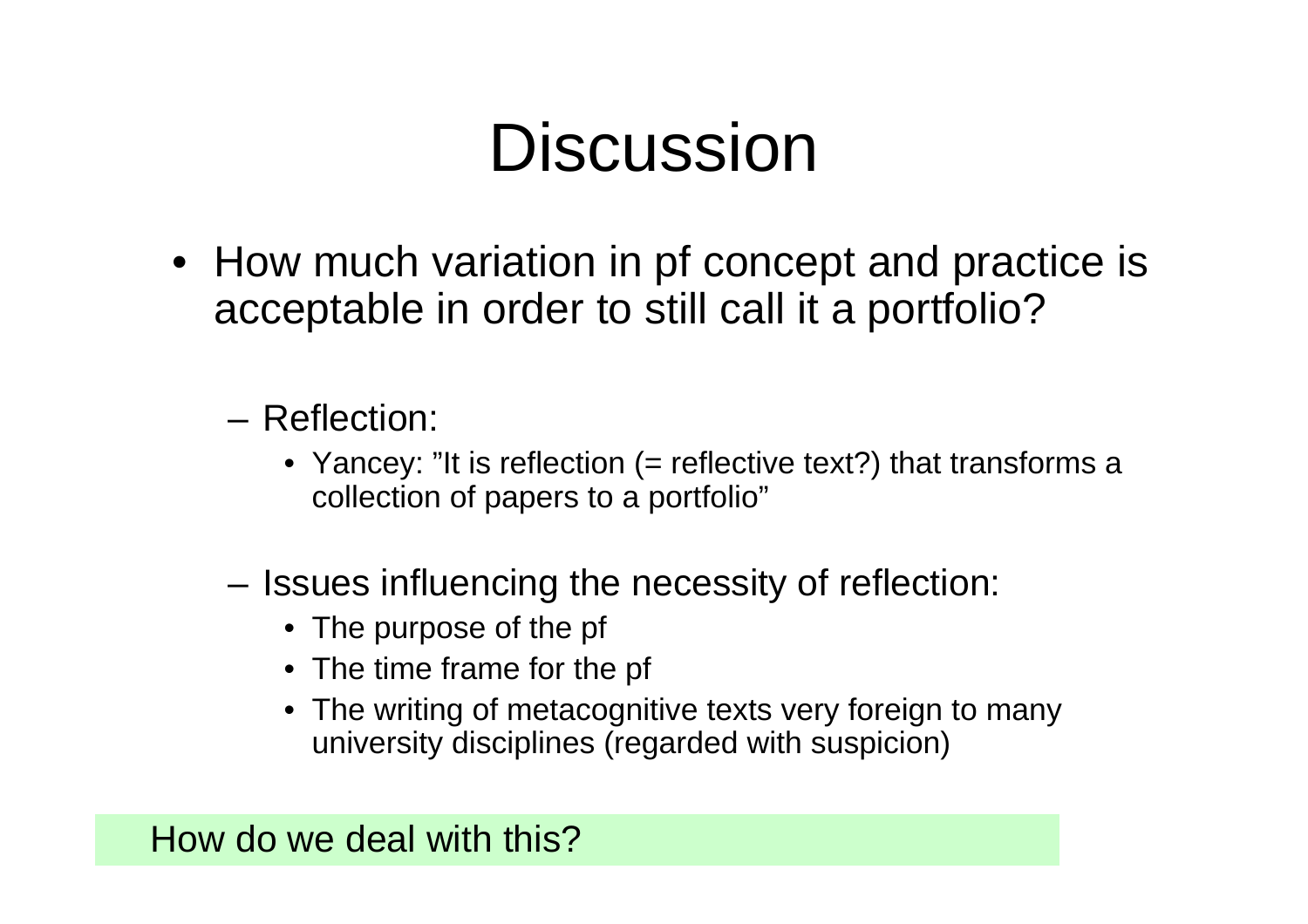# Stakeholder's views of quality and portfolio variations

- Students
	- Variations problematic –– importance of mastering assessment forms?
- Teachers
	- Flexible p f increase learning quality?
	- Flexible p f give higher validity?
- Administrators and governing bodies
	- Standardization necessary to ensure reliability of assessment
- post Bologna
	- Standardization for mobility?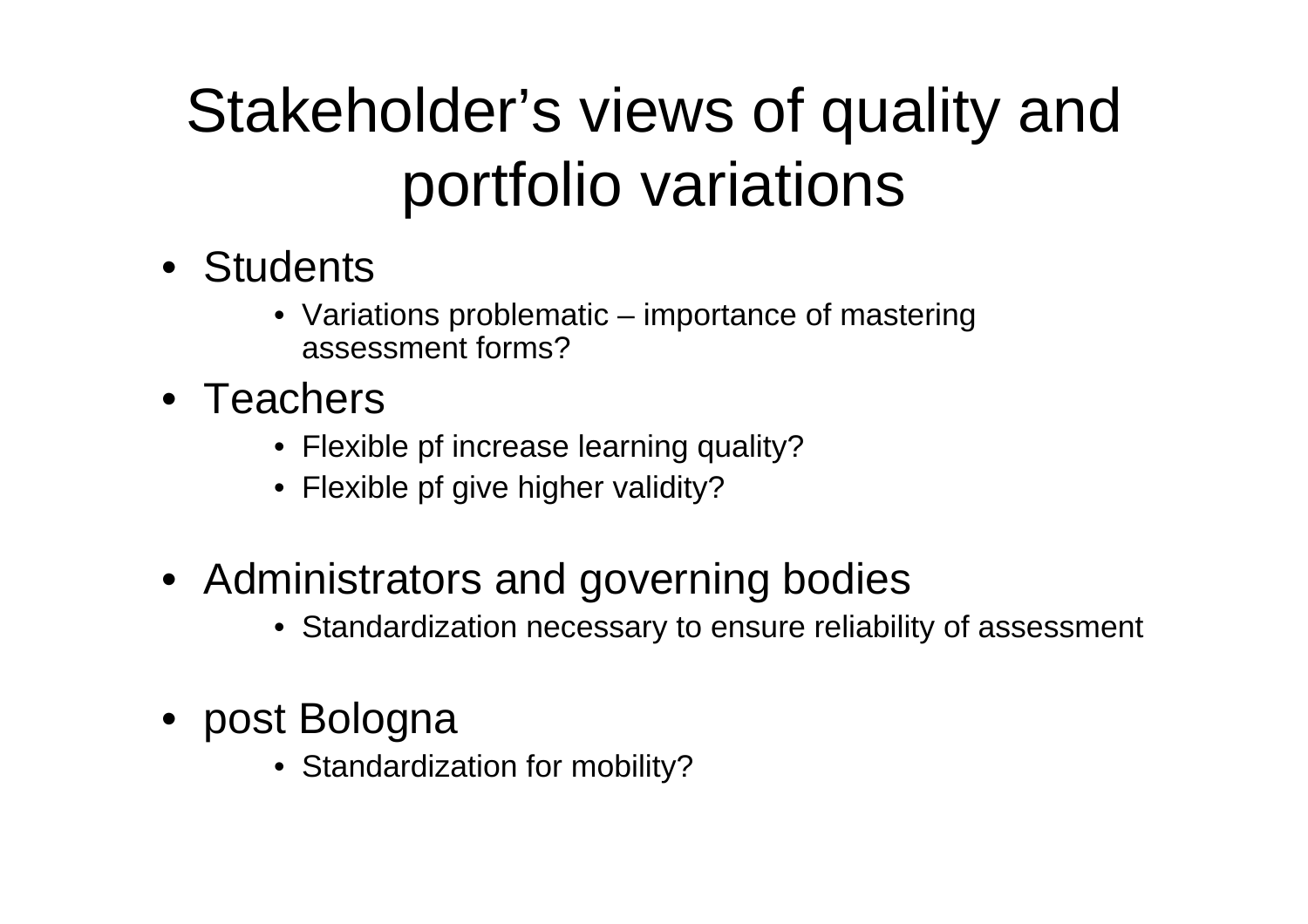# Quality issues regarding feedback

- Feedback crucial to learning quality (Black & Wiliams)
- Teacher feedback
	- no information about quality of teacher feedback in survey
- Peer feedback
	- widely used
	- only 29 % of students get instruction or training in giving feedback
	- 80 % of students' comments given in public fora
- Public feedback (accessible in VLE )
	- Higher quality feedback if public? (Dysthe/Tolo)
	- Students learn from reading comments given to other students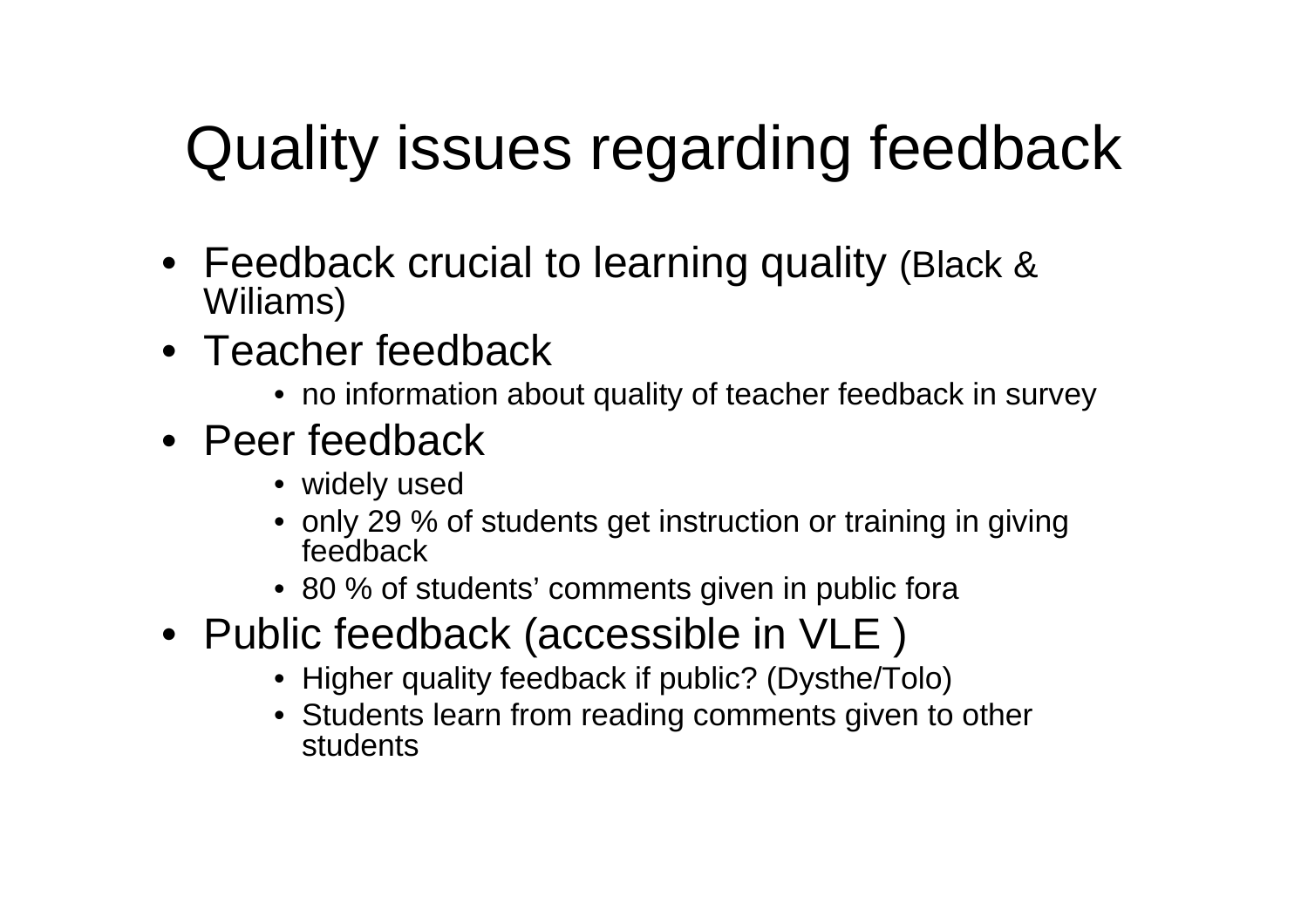# Quality issues related to feedback

Different stakeholders' views:

- Students:
	- •good feedback a major quality issue in portfolios
- Teachers:
	- • Ambivalence: Increased quality for students', but workload an important issue
- Administrative/governing bodies:
	- • feedback contaminates assessment results: "Whose work is it anyway?"

How do we deal with these quality dilemmas?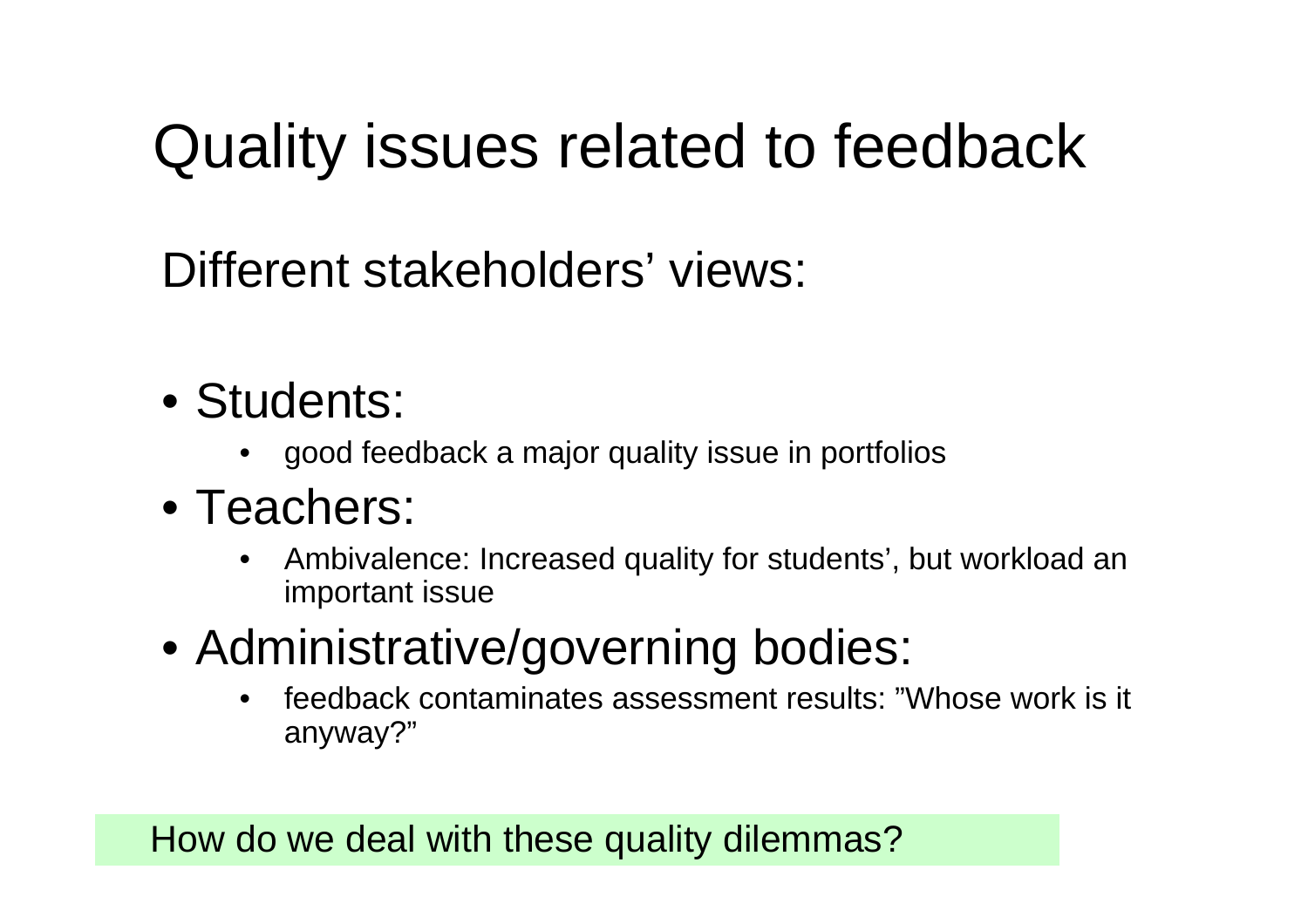## Some practical recommendations

- Discuss to what extent the portfolio concept and practice is a result of disciplinary characteristics and reflect the overarching goals of the study programme. Confront superficial notions of pf
- DIscuss how metacognitive and/or critical reflection on course contents can enhance the quality of the portfolios: Is a reflective letter useful or not? (related to course aims)
- Discuss criteria for good feedback among faculty
- Introduce students to crucial elements of good feedback practices and design effective training for them at different levels.
- Focus on the development of explicit criteria and scoring guides as a means to higher reliability and more transparency in the grading process.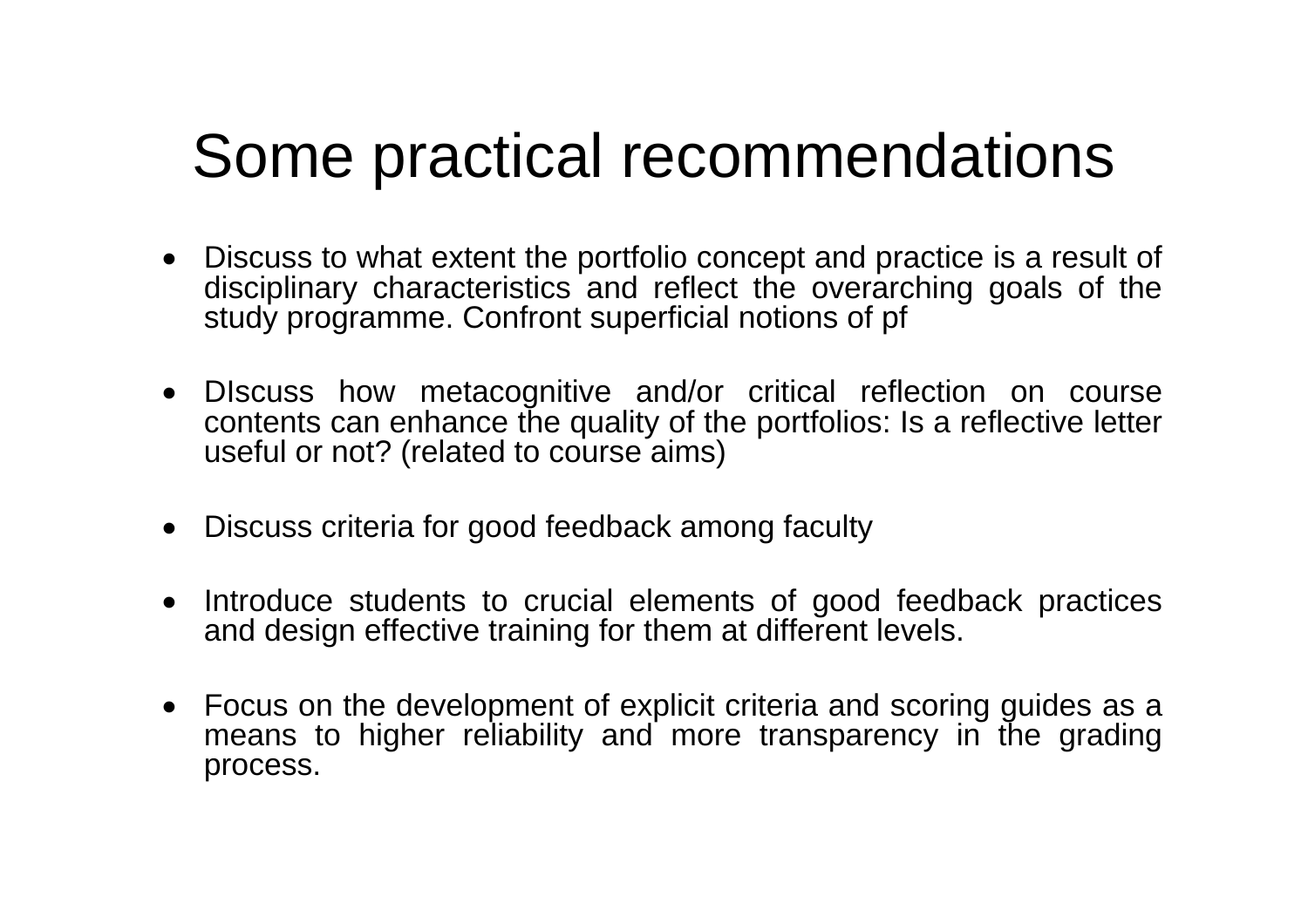### **Teachers' attitude towards pf as a tool for learning**

### **Consequences in relation to passing exam?**

| Sign. less failure | Less failure | $\sqrt{N}$ No change | More failure Don't know |      |
|--------------------|--------------|----------------------|-------------------------|------|
| $16\%$             | 35 %         | 22 %                 | $\%$                    | 27 % |

#### **Consequences in relation to the students' overview of subjects?**

| Much better | <b>Better</b> | No change | Poorer | Don' know |
|-------------|---------------|-----------|--------|-----------|
| $\%$        | 46 %          | 20 %      | $5\%$  | 16 %      |

#### **Effect on the students' general writing competence**

| Much better | <b>Better</b> | No change | Poorer | Don' know |
|-------------|---------------|-----------|--------|-----------|
| $12\%$      | 48 %          | 28 %      | $9\%$  | 12 %      |